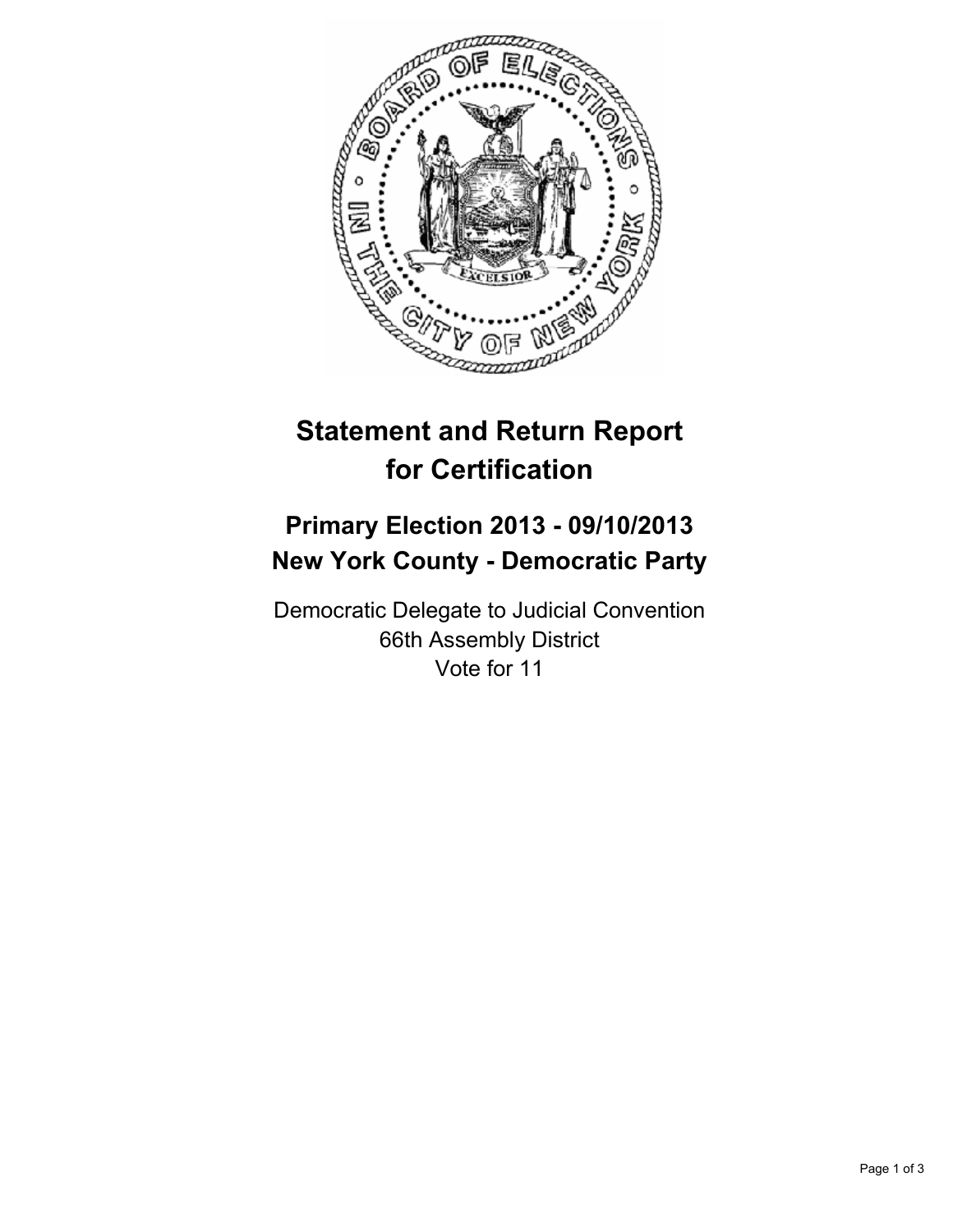

## **Assembly District 66**

| <b>EMERGENCY</b>              | 279      |
|-------------------------------|----------|
| ABSENTEE/MILITARY             | 610      |
| <b>FEDERAL</b>                | 0        |
| SPECIAL PRESIDENTIAL          | $\Omega$ |
| <b>AFFIDAVIT</b>              | 326      |
| NADINE K. HOFFMANN            | 5,285    |
| <b>ELLIOT SILBER</b>          | 3,723    |
| <b>MARIA PASSANNANTE-DERR</b> | 4,308    |
| <b>MARTHA SPERANZA</b>        | 4,303    |
| JOHN R. SCOTT                 | 3,292    |
| <b>ARTHUR Z. SCHWARTZ</b>     | 4,272    |
| <b>GEORGINA M. CHRIST</b>     | 3,870    |
| <b>JEANNE KAZEL WILCKE</b>    | 3,826    |
| <b>NORMA RAMIREZ</b>          | 4,369    |
| <b>ALAN SCHULKIN</b>          | 3,131    |
| LUKE F. HENRY                 | 3,269    |
| <b>BRIDGET G. MARKS</b>       | 3,305    |
| DARRA B. GORDON               | 2,332    |
| <b>JUSTIN F. CARROLL</b>      | 1,799    |
| <b>BRIAN M. JENKS</b>         | 1,592    |
| <b>MYRIAM J. VEGA</b>         | 3,007    |
| <b>MIRIAM MONTANEZ</b>        | 2,718    |
| WAYNE L. SUNDAY               | 1,539    |
| <b>SCOTT CAPLAN</b>           | 2,115    |
| <b>DODGE LANDESMAN</b>        | 1,902    |
| DANIEL L. ALTERMAN            | 2,356    |
| <b>Total Votes</b>            | 66,313   |